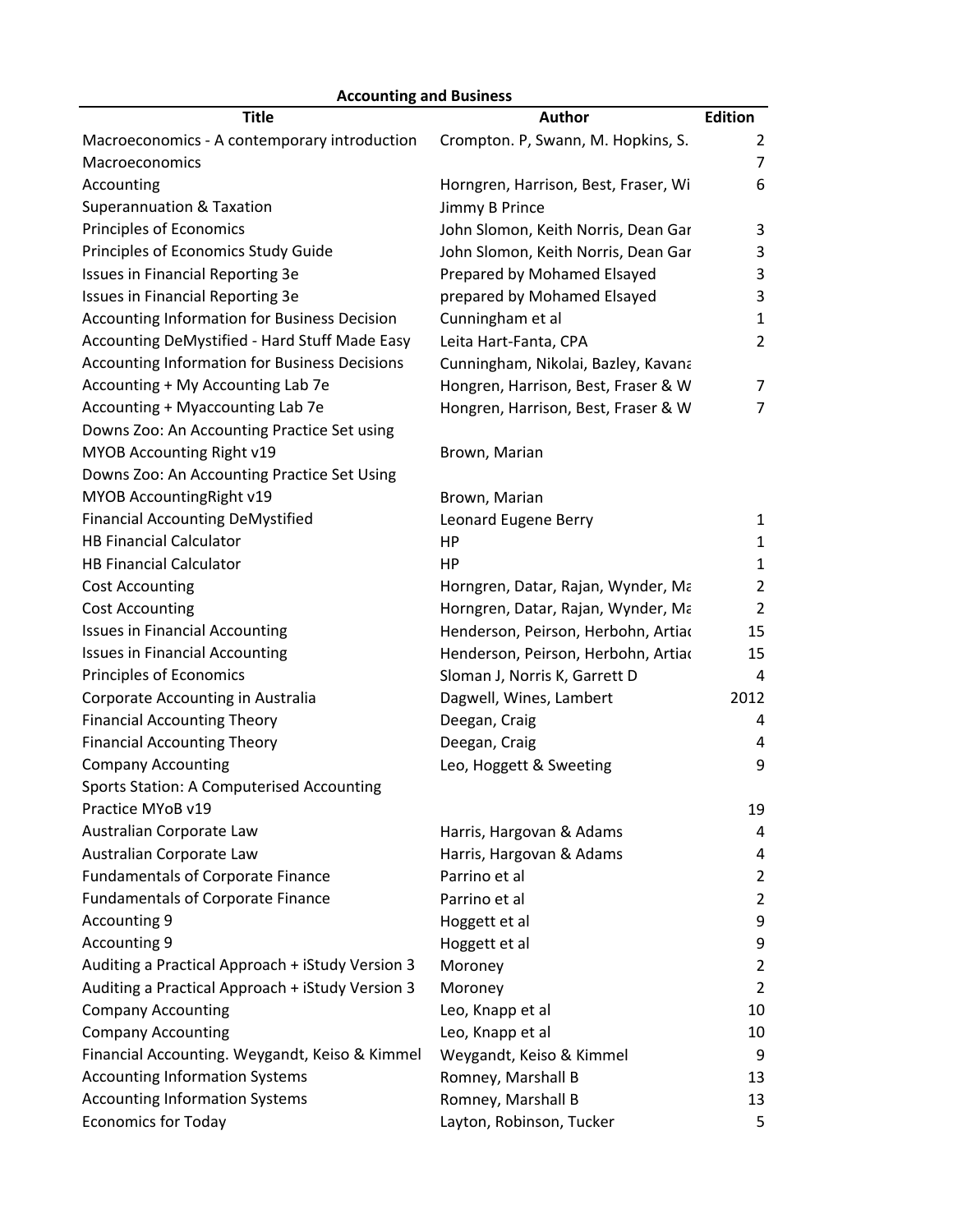| Four Steps Café: An Accounting Practice set using<br><b>MYOB</b>             | Brown, Marian                         | 19             |
|------------------------------------------------------------------------------|---------------------------------------|----------------|
| Four Steps Café: An Accounting Practice set using                            |                                       |                |
| <b>MYOB</b>                                                                  | Brown, Marian                         | 19             |
| <b>Business Ethics: Ethical Decision Making &amp; Cases</b>                  | Ferrell, Fraedrich & Ferrell          | 10             |
| <b>Business Ethics: Ethical Decision Making &amp; Cases</b>                  | Ferrell, Fraedrich & Ferrell          | 10             |
| <b>Oxford Dictionary of Accounting</b>                                       | Oxford                                | 5              |
| <b>Oxford Dictionary of Accounting</b>                                       | Oxford                                | 5              |
| Financial Management : Principles and                                        |                                       |                |
| Applications                                                                 | Petty, Titman, Keown et al            | 6              |
| <b>Managerial Accounting</b>                                                 | Hansen, Mowen, Heitger, Sands et 1 Au |                |
| <b>Introduction to Business Statistics</b>                                   | <b>Ronald M. Weiers</b>               | $\overline{7}$ |
| Wipeout Water World: an Accounting Practice Set                              |                                       |                |
| Using                                                                        | MYOB AccountRight v19                 | v19            |
| <b>Managerial Accounting</b>                                                 | Hansen, Mowen                         | 1              |
| Company Law: An Interactive Approach                                         | Wong, Copp                            | 1              |
| Company Law : An Interactive Approach                                        | Wong, Copp                            | 1              |
| Principles of Economics                                                      | Sloman J, Norris K, Garrett D         | 4              |
| <b>Issues in Financial Accounting</b>                                        | Henderson                             | 16             |
| <b>Issues in Financial Accounting</b>                                        | Henderson                             | 16             |
| <b>Introduction to Business Statistics</b>                                   | Ronald M. Weiers                      | $\overline{7}$ |
| <b>Accounting Information Systems</b>                                        | Romney                                | 14             |
| <b>Accounting Information Systems</b>                                        | Romney                                | 14             |
| <b>Business Finance</b>                                                      | Parrino                               | 3              |
| <b>Business Statistics Abridged: ANZ</b>                                     | Selvanathan, Selvanathan & Keller     | 7              |
| <b>Business Statistics Abridged: ANZ</b>                                     | Selvanathan, Selvanathan & Keller     | $\overline{7}$ |
| STAT11048 Study Guide 2019                                                   | Shepherd, Ross                        | 2019           |
| STAT11048 Study Guide 2019                                                   | Shepherd, Ross                        | 2019           |
| Royal Commission into Misconduct in the Banking,                             |                                       |                |
| Superannuation & Financial Services Industry Vol 1 Commonwealth of Australia |                                       | 2019           |
| Royal Commission into Misconduct in the Banking,                             |                                       |                |
| Superannuation & Financial Services Industry Vol 2 Commonwealth of Australia |                                       | 2019           |
| Royal Commission into Misconduct in the Banking,                             |                                       |                |
| Superannuation & Financial Services Industry Vol 3 Commonwealth of Australia |                                       | 2019           |
| Auditing a Practical Approach + iStudy Version 3                             | Churchill                             | 3              |
| Auditing a Practical Approach + iStudy Version 3                             | Churchill                             | 3              |
| <b>Essentials of Economics</b>                                               | Hubbard, Garrett, Lewis and O'Brien   | 4              |
| <b>Essentials of Economics</b>                                               | Hubbard, Garrett, Lewis and O'Brien   | 4              |
| <b>Business Finance</b>                                                      | Parrino                               | 1e col         |
| <b>Business Finance</b>                                                      | Parrino                               | 1e col         |
| <b>Financial Planning</b>                                                    | McKeown, Kerry, Olynyk                | 2              |
| <b>Financial Accounting</b>                                                  | Carlon et al                          | 6              |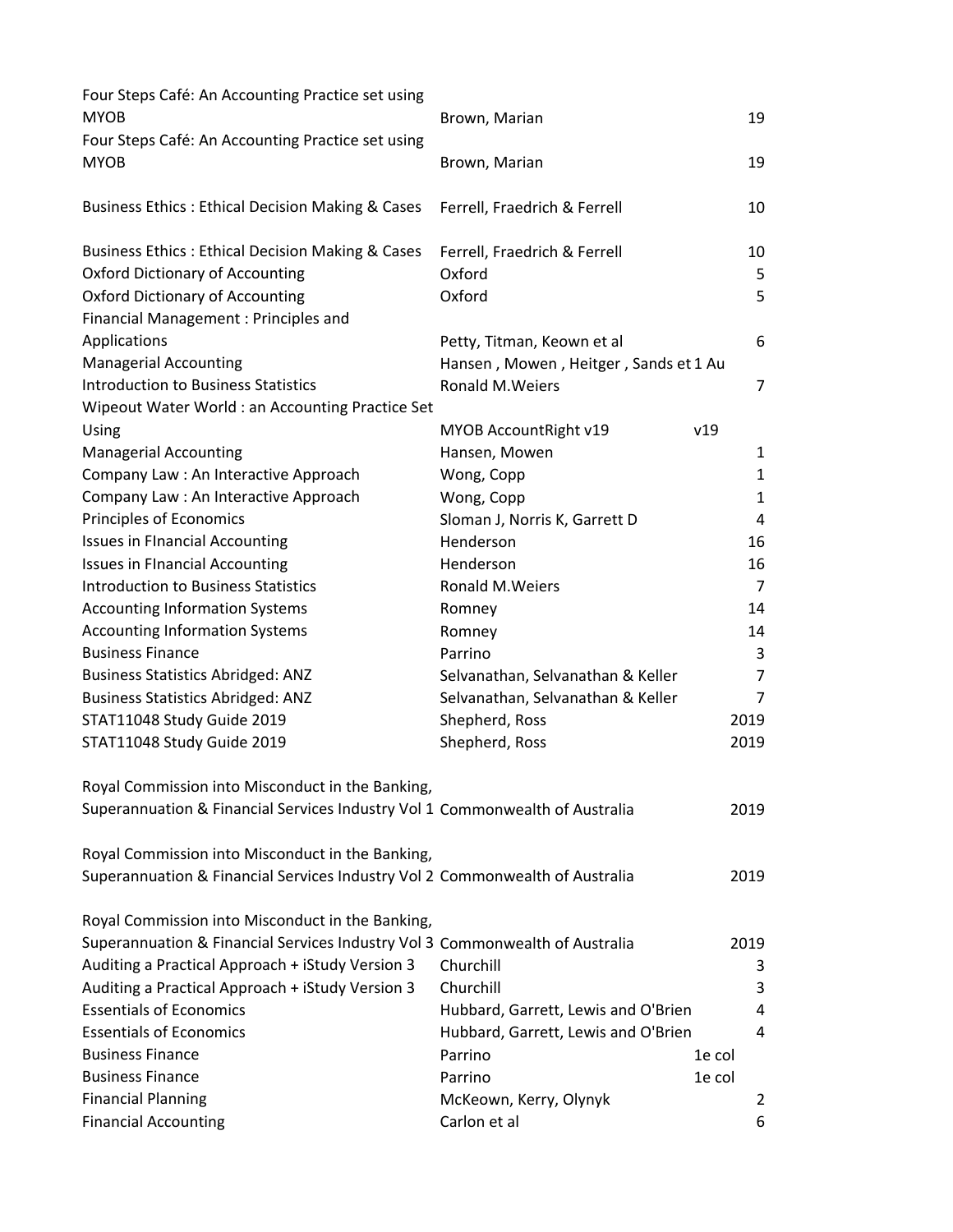| <b>Financial Accounting</b>  | Carlon et al         | b. |
|------------------------------|----------------------|----|
| <b>Financial Reporting</b>   | Loftus, Leo, Daniluc |    |
| <b>Financial Reporting</b>   | Loftus, Leo, Daniluc |    |
| Managerial Accounting        | Hansen, Mowen et al  |    |
| <b>Managerial Accounting</b> | Hansen, Mowen et al  |    |

Auditing, Assurance Services & Ethics in Australia Arens 10

| Auditing, Assurance Services & Ethics in Australia                          | Arens                               | 10             |
|-----------------------------------------------------------------------------|-------------------------------------|----------------|
| Principles of Taxation Law 2021                                             | Sadiq                               | 2021           |
| Principles of Taxation Law 2021                                             | Sadiq                               | 2021           |
| Tax Questions and Answers 2021                                              | Mortimer                            | 2021           |
| Tax Questions and Answers 2021                                              | Mortimer                            | 2021           |
| <b>Accounting For Dummies</b>                                               | Tracy, John A                       | 6              |
| <b>Accounting For Dummies</b>                                               | Tracy, John A                       | 6              |
| <b>Essentials of Economics</b>                                              | Hubbard, Garrett, Lewis and O'Brien | 4              |
| <b>Management Accounting</b>                                                | Eldenburg                           | 4              |
| <b>Business Analytics</b>                                                   | Camm, Fry, Cochram & Ohlmann        | 4              |
| <b>Essentials of Economics</b>                                              | Hubbard, Garrett, Lewis and O'Brien | 5              |
| <b>Essentials of Economics</b>                                              | Hubbard, Garrett, Lewis and O'Brien | 5              |
| <b>Economics for Dummies</b>                                                | Flynn                               | 3              |
| <b>Economics for Dummies</b>                                                | Flynn                               | 3              |
| Organisational Behaviour on the Pacific Rim                                 | McShane, S & Travaglione, T.        | 1              |
| <b>Computing Fundamentals</b>                                               | Norton, Peter                       | 4              |
| Principles of Marketing                                                     | Armstrong                           | $\overline{7}$ |
| <b>Management Information Systems</b>                                       | O'Brien, J & Marakas, G             | 10             |
| Marketing 2                                                                 |                                     |                |
| Real people Real choices                                                    | Pearsons                            |                |
| <b>Information Systems Today</b>                                            |                                     |                |
| Managing in the digital world                                               | Valacich, Schneider                 | 5              |
| Marketing 2                                                                 | Solomon, Hughes, Chitty, Fripp, Mar |                |
| Strategy & Human Resource Management                                        | Boxall, Peter & Purcell, John       | 3              |
| Business and Law in Australia (Partner Book with                            |                                     |                |
| Australian Commerce Law)                                                    | Shayne Davenport and David Parker   |                |
| International HR Management                                                 | Dowling, Festing, Engle             | 6              |
| Business Ethics Ethical Decision Making and Cases Ferrell-Fraedrich-Ferrell |                                     | 9              |
| Business Ethics - Ethical Decision Making and                               |                                     |                |
| Cases                                                                       | Ferrell-Fraedrich-Ferrell           | 9              |
| Strategic Human Resource Management                                         | Mello, JA                           | 3              |
| Istudy Management Interactive Study Guide                                   | Schermonhorn, Davidson, Poole, Sin  |                |
| Sustainability in Australian Business Fundamental                           |                                     |                |
| <b>Principles and Practice</b>                                              | Geoffrey Wells                      |                |
| Principles of Economics                                                     | john Cloman, Keith Norris, Dean Gar | 3              |
| <b>Study Guide to Principles of Economics</b>                               | John Sloman, Keith Norris, Dean Gar | 3              |
| Micro-Economics Demystified - A Self Teaching                               |                                     |                |

Guide **Craig A. Depken II**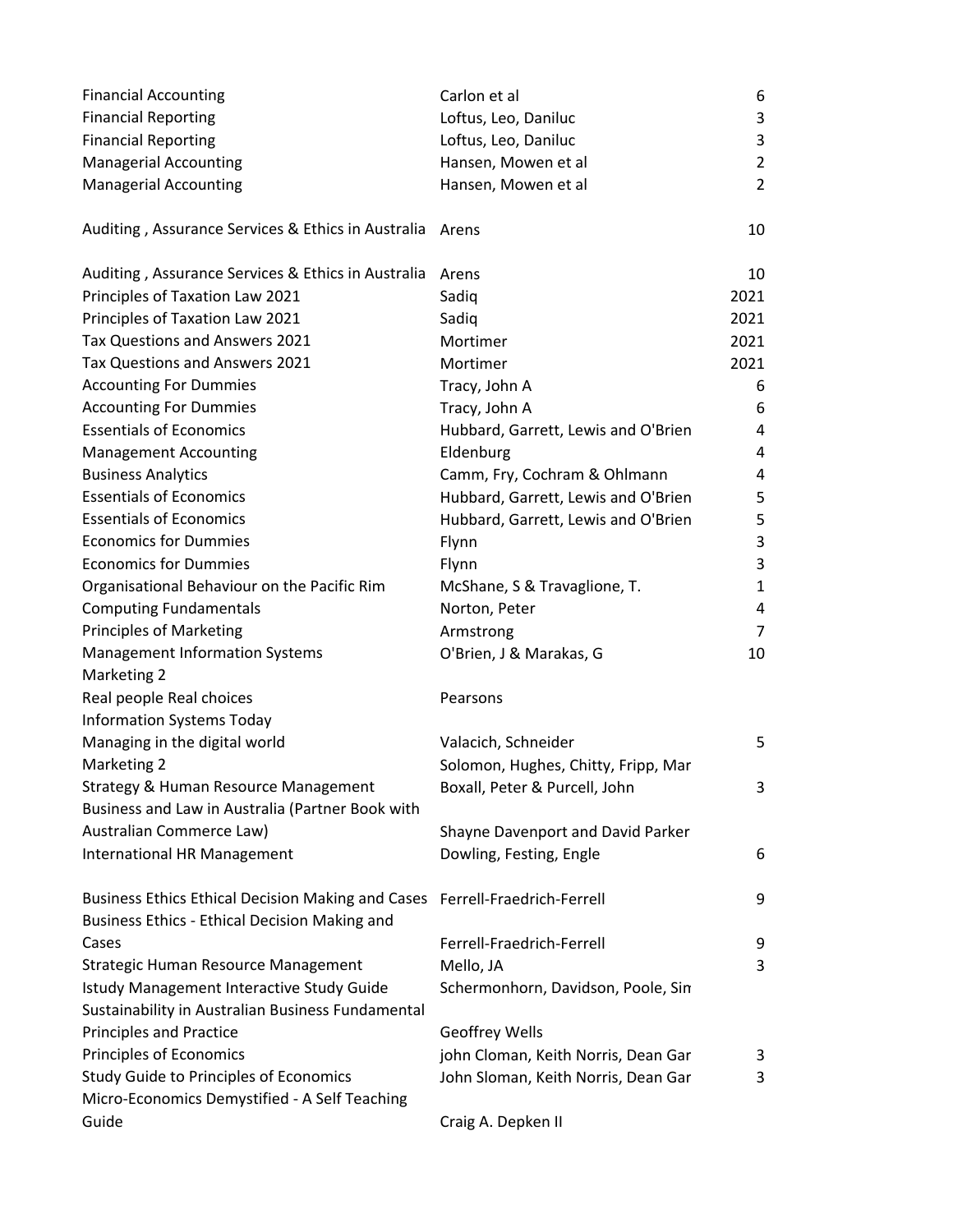| Macroeconomics Demystified a self teaching guide August Swanenberg |                                     |                |
|--------------------------------------------------------------------|-------------------------------------|----------------|
| <b>Business Statistics Demystified</b>                             | Steven M. Kemp Ph.D. and Sid Kemp   |                |
| <b>Statistics Demystified</b>                                      | Stan Gibilisco                      |                |
| Principles of Economics                                            | Sloman, Norris and Garratt          | 3              |
| Principles of Economics Study Guide                                | Sloman, Norris and Garratt          | 3              |
| Sustainability in Australian Business Fundamental                  |                                     |                |
| <b>Principles and Practice</b>                                     | <b>Geoffrey Wells</b>               |                |
| Corporate Accounting in Australia                                  | Ron Dagwell, Graeme Wines, Cecilia  |                |
| <b>Butterworths Business and Law Dictionary</b>                    |                                     | 2              |
| Marketing: Theory, Evidence, Practice                              | Sharp, Byron                        |                |
| Marketing: Theory, Evidence, Practice                              | Sharp, Byron                        |                |
| Australian Commercial Law                                          | Turner                              | 29             |
| Australian Commercial Law                                          | Turner                              | 29             |
| Human Resource Management                                          | Stone, Raymond J                    | $\overline{7}$ |
| Festival & Special Event Management                                | Johnny Allen, William O'Toole, Rove | 5              |
| Principles of Economics                                            | Sloman, Norris, Garratt             | 4              |
| <b>Corporate Finance Demystified</b>                               | Adair, Troy A                       | $\overline{2}$ |
| <b>Quality Management DeMystified</b>                              | Sid Kemp                            | $\mathbf{1}$   |
| Principles of Economics                                            | Sloman, Norris, Garratt             | 4              |
| How to Write a Marketing Plan                                      | Westwood, John                      | 3              |
| How to Write a Marketing Plan                                      | Westwood, John                      | 3              |
| <b>Accounting Information Systems</b>                              | Marshall B. Romney & Paul J. Steinb | 12             |
| <b>Managing Human Resources</b>                                    | Stone, Raymond                      | 4              |
| <b>Managing Human Resources</b>                                    | Stone, Raymond                      | 4              |
| Leadership, Theory, Appliction & Skill Develionent Lusser & Achua  |                                     | 5              |
| Organisational Behaviour                                           | Robbins, Judge, Millett, Boyle      | $\overline{7}$ |
| Principles of Economics                                            | Sloman, Norris, Garratt             | 3              |
| Study Guide for Principles of Economics                            | Sloman, Norris, Garratt             | 3              |
| <b>OM</b>                                                          | Collier & Evans                     | $\mathbf{1}$   |
| Management iStudy                                                  | Schermerhorn, Davidson, Poole, Sim  |                |
| Management iStudy                                                  | Schermerhorn, Davidson, Poole, Sim  |                |
| Management                                                         | Schermehorn, Davidson, Poole, Woo   | 5              |
| Management                                                         | Schermehorn, Davidson, Poole, Woc   | 5              |
| <b>Staffing Organisations</b>                                      | Henemann, Judge. Kammeyer-Muel      | 8              |
| <b>Staffing Organisations</b>                                      | Henemann, Judge. Kammeyer-Muel      | 8              |
| Entrepreneurship & Small Business                                  | Schaper, Michael                    | 4              |
| Reframing Organisations: Artistry, Choice & Leader: Bolman et al   |                                     | 5              |
| Reframing Organisations: Artistry, Choice & Leader: Bolman et al   |                                     | 5              |
| <b>Employment Relations</b>                                        | Bray et al                          | 3              |
| <b>Employment Relations</b>                                        | Bray et al                          | 3              |
| Managing Organisational Change                                     | Palmer, Dunford & Akin              | 2              |
| Managing Organisational Change                                     | Palmer, Dunford & Akin              | $\overline{2}$ |
| <b>Strategic Management</b>                                        | Hubbard, Rice & Galvin              |                |
| <b>Strategic Management</b>                                        | Hubbard, Rice & Galvin              |                |
| Contemporary Issues in HR Management                               | Taylor, Stephen                     | 2011           |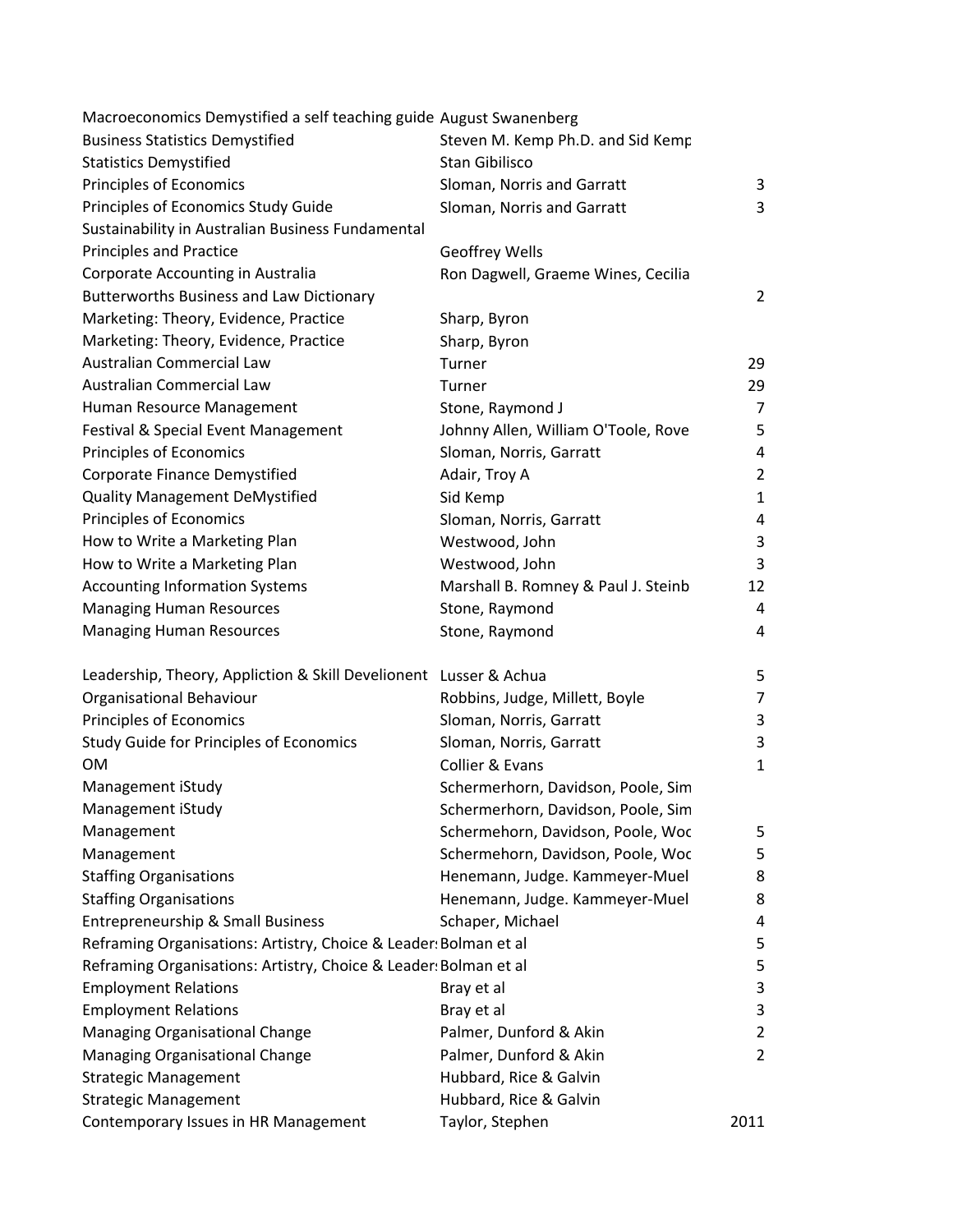| <b>Essentials of Services Marketing</b>                                         | Wirtz, Chew, Lovelock               | $\overline{2}$ |
|---------------------------------------------------------------------------------|-------------------------------------|----------------|
| <b>Business Ethics: Ethical Decision Making &amp; Cases</b>                     | Ferrell, Fraedrich & Ferrell        | 10             |
| <b>Business Ethics: Ethical Decision Making &amp; Cases</b>                     | Ferrell, Fraedrich & Ferrel         | 10             |
| Principles of Marketing                                                         | Armstrong                           | 6              |
| <b>Principles of Marketing</b>                                                  | Armstrong                           | 6              |
| <b>Enterprise Systems for Management</b>                                        | Motiwalla, Luvai & Thompson, Jeffre | 2              |
| <b>Enterprise Systems for Management</b>                                        | Motiwalla, Luvai & Thompson, Jeffre | 2              |
| Concise Australian Commercial Law                                               | Turner & Gamble                     | 3              |
| Concise Australian Commercial Law                                               | Turner & Gamble                     | 3              |
| Performance Management                                                          | Aguinis                             | 3              |
| Performance Management                                                          | Aguinis                             | 3              |
| Learn or Die                                                                    | Hess                                | 2014           |
| Learn or Die                                                                    | Hess                                | 2014           |
| Your Business Degree                                                            | McCulloch & Reid                    | 2              |
| Your Business Degree                                                            | McCulloch & Reid                    | 2              |
| Becoming a Master Manager                                                       | Quinn, Robert                       | 6              |
| Becoming a Master Manager                                                       | Quinn, Robert                       | 6              |
| Management Information Systems : Australasian er Gray, Rainer et al             |                                     | 1AU            |
| Management Information Systems : Australasian er Gray, Rainer et al             |                                     | 1AU            |
| <b>Strategic Management</b>                                                     | Hubbard, Rice & Galvin              | 5              |
| <b>Strategic Management</b>                                                     | Hubbard, Rice & Galvin              | 5              |
| <b>Environmental &amp; Natural Resource Economics</b>                           | Tietenburg, Tom                     | 10             |
| The Science of Successful Organizational Change                                 | Gibbons, Paul                       | 1              |
| The Science of Successful Organizational Change                                 | Gibbons, Paul                       | 1              |
| Effective recruitment and selection practices                                   | Compton                             | 6              |
| Effective recruitment and selection practicesbus                                | Compton                             | 6              |
| Managing Change in Organizations : A Practice Guic Project Management Institute |                                     | 2013           |
| Organisational Behaviour                                                        | Robbins, Judge, Millett, Boyle      | 8              |
| Organisational Behaviour                                                        | Robbins, Judge, Millett, Boyle      | 8              |
| <b>Moral Issues In Business</b>                                                 | Shaw, Barry, Isdsa et al            | 3              |
| Microeconomics                                                                  | Jackson & McIver                    | 7              |
| Macroeconomics : Australia in the Global Economy Parkin and Blade               |                                     | 1              |
| Principles of Marketing                                                         | Armstrong                           | 7              |
| <b>Principles of Marketing</b>                                                  | Armstrong                           | 7              |
| Concise Australian Commercial Law                                               | Turner                              | 4              |
| Concise Australian Commercial Law                                               | Turner                              | 4              |
| Macroeconomics                                                                  | McTaggart, Findlay, Parkin          | 7              |
| Governance, Sustainability and Ethics                                           | Demosthenous, Maz                   | 2011           |
| Human Resource Management                                                       | Stone                               | 9              |
| Human Resource Management                                                       | Stone                               | 9              |
| Strategic Management: Awareness & Change                                        | Thompson, Martin, Scott             | 1              |
| Strategic Management: Awareness & Change                                        | Thompson, Martin, Scott             | 1              |
| OM <sub>6</sub>                                                                 | Collier, D & Evans, J               | 6              |
| OM <sub>6</sub>                                                                 | Collier, D & Evans, J               | 6              |
| <b>Business Law</b>                                                             | James, N                            | 4              |
| <b>Business Law</b>                                                             | James, N                            | 4              |
| Quality Management for Organisational Excellence Goetsch & Davis                |                                     | 7              |